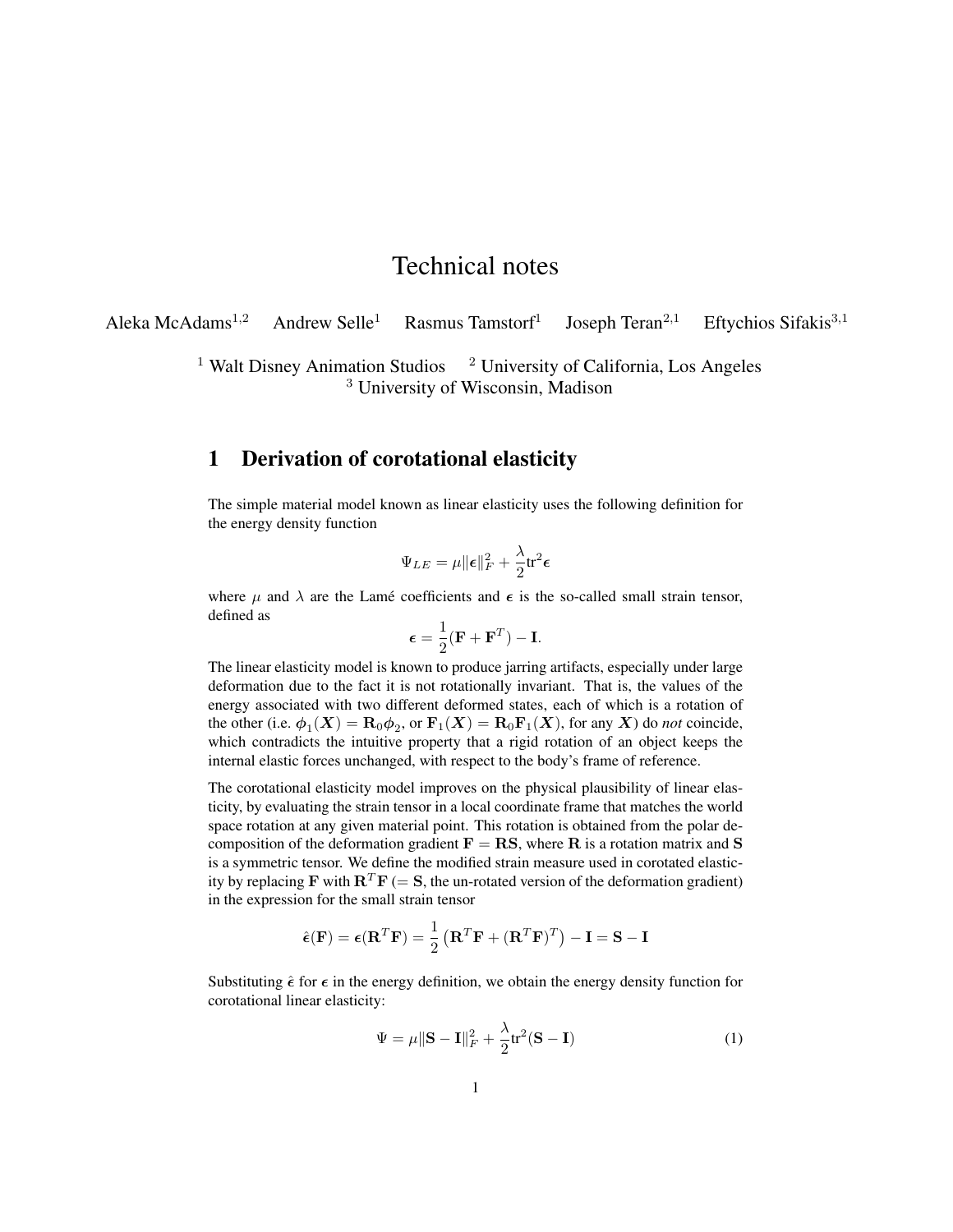In addition to this definition, we may also use the following two expressions which can be shown to be equivalent to equation (1) using the properties of the trace and the Frobenius norm:

$$
\Psi = \mu \|\mathbf{F} - \mathbf{R}\|_F^2 + \frac{\lambda}{2} \text{tr}^2 (\mathbf{R}^T \mathbf{F} - \mathbf{I}),\tag{2}
$$

$$
\text{or} \quad \Psi = \mu \|\mathbf{\Sigma} - \mathbf{I}\|_F^2 + \frac{\lambda}{2} \text{tr}^2 (\mathbf{\Sigma} - \mathbf{I}) \tag{3}
$$

In the last expression  $\Sigma$  is the diagonal matrix containing the singular values from the Singular Value Decomposition  $\mathbf{F} = \mathbf{U} \Sigma \mathbf{V}^T$  of the deformation gradient (U and V are  $3 \times 3$  rotation matrices). Equation (3) also reveals that the energy only depends on a subset of the information contained in the 9 entries of  $\mathbf F$ , namely  $\Psi$  is only a function of the 3 singular values. It also indicates that corotational linear elasticity is isotropic: The energy of a given deformation is not only invariant under world-space rotations, but also independent of material-space rotations, or formally  $\Psi[\phi(X)] = \Psi[\mathbf{R}_1 \phi(\mathbf{R}_2 X)]$ for any rotations  $\mathbf{R}_1, \mathbf{R}_2$ . In simpler terms, the energy produced by stretching or compressing along a given direction depends only on the stretch or compression ratio, not the orientation of the axis of deformation.

We can also use the previous definitions of the energy to obtain an expression of the 1st Piola-Kirchhoff stress tensor. First, we will need the following 2 lemmas:

**Lemma 1.** If  $\mathbb{R}$  is an orthogonal matrix, then  $\mathbb{R}^T \delta \mathbb{R}$  is skew-symmetric.

*Proof.* If **R** is orthogonal, then

$$
\mathbf{R}^T \mathbf{R} = \mathbf{I} \Rightarrow \delta(\mathbf{R}^T \mathbf{R}) = 0 \Rightarrow \delta \mathbf{R}^T \mathbf{R} + \mathbf{R}^T \delta \mathbf{R} = 0 \Rightarrow
$$

$$
\Rightarrow (\mathbf{R}^T \delta \mathbf{R})^T + \mathbf{R}^T \delta \mathbf{R} = 0
$$

**Lemma 2.**  $tr(\delta S) = tr(\mathbf{R}^T \delta \mathbf{F})$ 

*Proof.* We have

$$
\text{tr}(\delta \mathbf{S}) = \text{tr}(\delta (\mathbf{R}^T \mathbf{F})) = \text{tr}(\delta \mathbf{R}^T \mathbf{F} + \mathbf{R}^T \delta \mathbf{F}) =
$$

$$
= \text{tr}(\delta \mathbf{R}^T \mathbf{R} \mathbf{S}) + \text{tr}(\mathbf{R}^T \delta \mathbf{F}) = (\mathbf{R}^T \delta \mathbf{R}) \cdot \mathbf{S} + \text{tr}(\mathbf{R}^T \delta \mathbf{F})
$$

and, from Lemma 1, we have  $(\mathbf{R}^T \delta \mathbf{R}) : \mathbf{S} = 0$ , since this is a contraction of a skewsymmetric matrix with a symmetric one.  $\Box$ 

We now compute the energy differential  $\delta \Psi$  form equation (2) as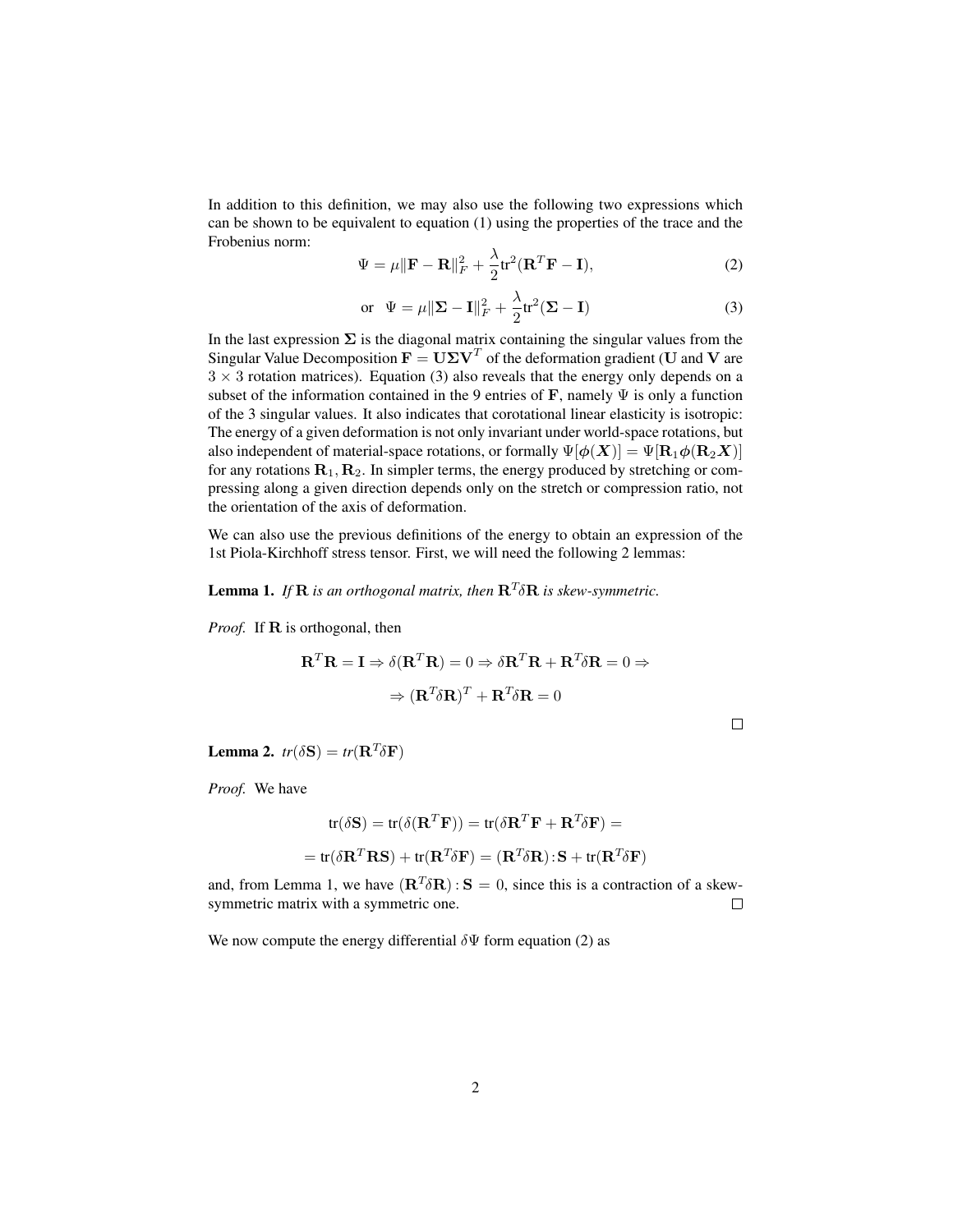$$
\Psi = \mu \text{tr}[(\mathbf{F} - \mathbf{R})^T (\mathbf{F} - \mathbf{R})] + \frac{\lambda}{2} \text{tr}^2 (\mathbf{R}^T \mathbf{F} - \mathbf{I})
$$
\n
$$
= \mu [\text{tr}(\mathbf{F}^T \mathbf{F}) - \text{tr}(\mathbf{R}^T \mathbf{F}) - \text{tr}(\mathbf{F}^T \mathbf{R}) + \text{tr}(\mathbf{R}^T \mathbf{R})] + \frac{\lambda}{2} \text{tr}^2 (\mathbf{S} - \mathbf{I})
$$
\n
$$
= \mu [\text{tr}(\mathbf{F}^T \mathbf{F}) - 2 \text{tr}(\mathbf{S}) + \text{tr}(\mathbf{I})] + \frac{\lambda}{2} \text{tr}^2 (\mathbf{S} - \mathbf{I})
$$
\n
$$
\delta \Psi = \mu [2 \text{tr}(\mathbf{F}^T \delta \mathbf{F}) - 2 \text{tr}(\delta \mathbf{S})] + \lambda \text{tr}(\mathbf{S} - \mathbf{I}) \text{tr}(\delta \mathbf{S})
$$
\n
$$
\frac{L_m}{2} 2 \mu [\text{tr}(\mathbf{F}^T \delta \mathbf{F}) - \text{tr}(\mathbf{R}^T \delta \mathbf{F})] + \lambda \text{tr}(\mathbf{S} - \mathbf{I}) \text{tr}(\mathbf{R}^T \delta \mathbf{F})
$$
\n
$$
= [2 \mu (\mathbf{F} - \mathbf{R}) + \lambda \text{tr}(\mathbf{S} - \mathbf{I}) \mathbf{R}] : \delta \mathbf{F}
$$

Since  $\mathbf{P} = \frac{\partial \Psi}{\partial \mathbf{F}}$ , we have  $\delta \Psi = \mathbf{P} : \delta \mathbf{F}$ , thus:

$$
\mathbf{P} = 2\mu(\mathbf{F} - \mathbf{R}) + \lambda \text{tr}(\mathbf{S} - \mathbf{I})\mathbf{R}
$$
  
(or 
$$
\mathbf{P} = \mathbf{R}[2\mu(\mathbf{S} - \mathbf{I}) + \lambda \text{tr}(\mathbf{S} - \mathbf{I})\mathbf{I}])
$$

By substituting this expression for P into the equilibrium condition  $divP+g = 0$ , we obtain the (continuous) governing equations for the static equilibrium problem. Finally, it is noteworthy that even though the energy  $\Psi$  was a function of **R**, and **P** =  $\partial\Psi/\partial\mathbf{F}$ , the formula for the 1st Piola-Kirchhoff stress ultimately only requires the value of **R** and *not* its derivatives. This was a consequence of the equality  $(\mathbf{R}^T \delta \mathbf{R})$ :  $S = 0$  demonstrated in Lemma 2, which spares us the computation of the rotational differential  $\delta$ **R**. This strategic cancellation will resurface in our analysis of the discrete governing equations in the next sections.

## 2 Differential of the polar decomposition

Let  $\mathbf{F} = \mathbf{R} \mathbf{S}$  be the polar decomposition of the 3×3 tensor **F**, where **R** is an orthonormal rotation matrix, and S is symmetric. Taking differentials we get

$$
\delta \mathbf{F} = \delta \mathbf{R} \cdot \mathbf{S} + \mathbf{R} \delta \mathbf{S}
$$
  

$$
\mathbf{R}^T \delta \mathbf{F} = (\mathbf{R}^T \delta \mathbf{R}) \mathbf{S} + \delta \mathbf{S}
$$
 (4)

Since  $R$  is a rotation matrix, we have

$$
\mathbf{R}^T \mathbf{R} = I \Rightarrow \delta(\mathbf{R}^T \mathbf{R}) = 0 \Rightarrow
$$

$$
\Rightarrow \delta \mathbf{R}^T \mathbf{R} + \mathbf{R}^T \delta \mathbf{R} = 0 \Rightarrow (\mathbf{R}^T \delta \mathbf{R})^T + \mathbf{R}^T \delta \mathbf{R} = 0
$$

Since  $\mathbf{R}^T \delta \mathbf{R}$  is a skew-symmetric tensor, it can be written as a cross-product operator  $\mathbf{r}_{\times}$ , where  $\mathbf{r} = (r_1, r_2, r_3)$  and

$$
\mathbf{r}_{\times} = \left( \begin{array}{ccc} 0 & -r_3 & r_2 \\ r_3 & 0 & -r_1 \\ -r_2 & r_1 & 0 \end{array} \right)
$$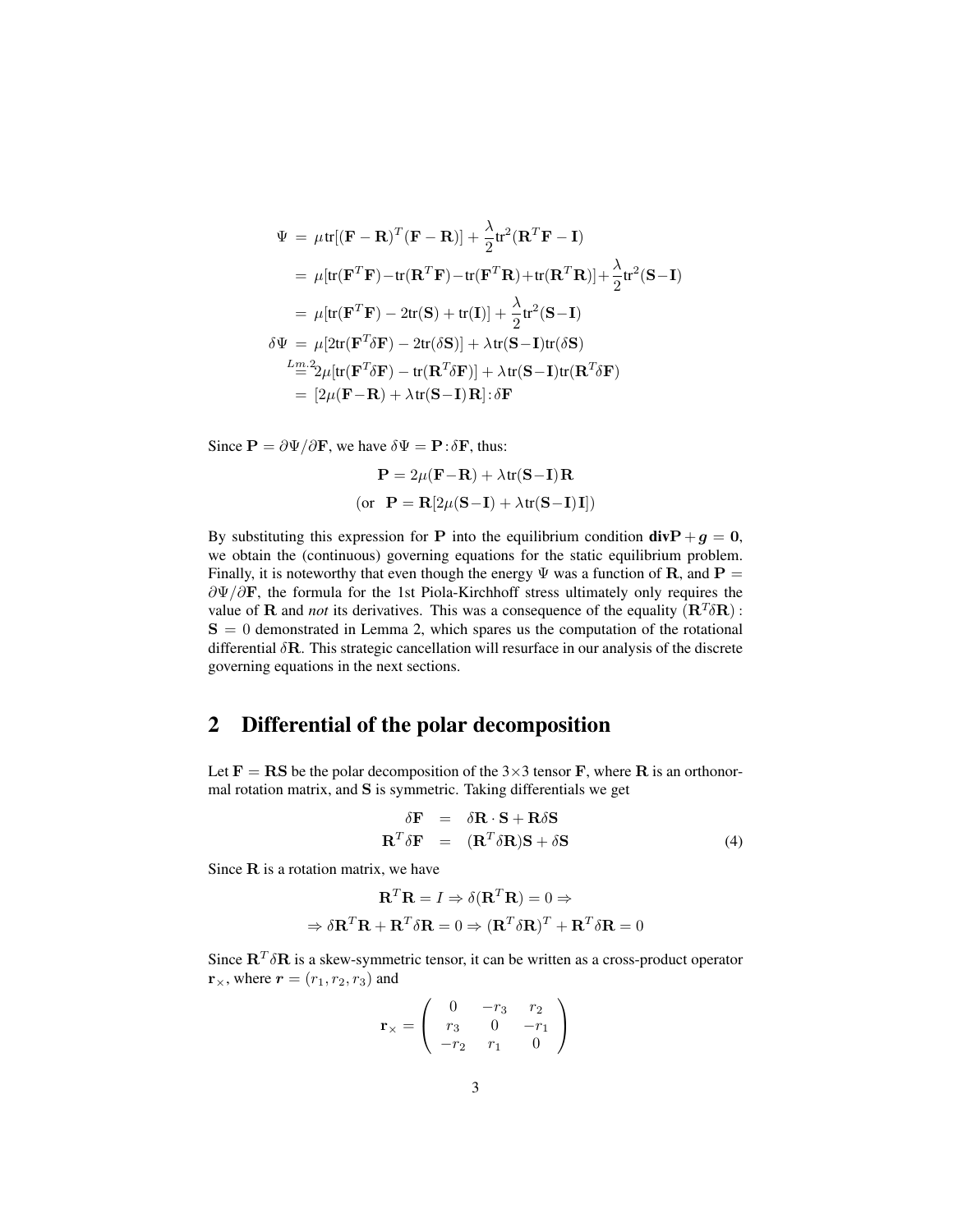Let us name  $\mathbf{W} = \mathbf{R}^T \delta \mathbf{F}$  and rewrite equation (4) as

$$
\delta S = W - r_{\times} S
$$
\n
$$
= W - \begin{pmatrix} 0 & -r_3 & r_2 \\ r_3 & 0 & -r_1 \\ -r_2 & r_1 & 0 \end{pmatrix} \begin{pmatrix} s_{11} & s_{12} & s_{13} \\ s_{12} & s_{22} & s_{23} \\ s_{13} & s_{23} & s_{33} \end{pmatrix}
$$
\n
$$
= \begin{pmatrix} * & w_{12} + r_3 s_{22} - r_2 s_{23} & w_{13} + r_3 s_{23} - r_2 s_{33} \\ w_{21} - r_3 s_{11} + r_1 s_{13} & * & w_{23} - r_3 s_{13} + r_1 s_{33} \\ w_{31} + r_2 s_{11} - r_1 s_{12} & w_{32} + r_2 s_{12} - r_1 s_{22} & * \end{pmatrix}
$$

(entries marked with ∗ are not important for our proof)

The symmetry of the differential  $\delta S$  gives rise to the equations

$$
(\delta S)_{32} = (\delta S)_{23}
$$
  
\n
$$
w_{32} + r_2 s_{12} - r_1 s_{22} = w_{23} - r_3 s_{13} + r_1 s_{33}
$$
  
\n
$$
s_{12}r_2 + s_{13}r_3 - s_{22}r_1 - s_{33}r_1 = w_{23} - w_{32}
$$
  
\n
$$
s_{11}r_1 + s_{12}r_2 + s_{13}r_3 - (s_{11} + s_{22} + s_{33})r_1 = w_{23} - w_{32}
$$

We can see that the last equation is the first row of the system

$$
(\mathbf{S} - tr(\mathbf{S})\mathbf{I})\mathbf{r} = \begin{pmatrix} w_{23} - w_{32} \\ w_{31} - w_{13} \\ w_{12} - w_{21} \end{pmatrix} = \mathbf{w}
$$

and the other 2 equations come from the equality of the other 2 symmetric pairs. We can then compute  $\delta \mathbf{R} = \mathbf{R} \mathbf{r}_{\times}$  and  $\delta \mathbf{S} = \mathbf{W} - \mathbf{r}_{\times} \mathbf{S}$ .

Finally, the cross product matrix  $\mathbf{r}_{\times}$  can be written as  $\mathbf{r}_{\times} = -\mathcal{E} : \mathbf{r}$ , where  $\mathcal{E}$  is the alternating tensor (or Levi-Civita symbol). Similarly, the equation that defines  $w$ is written as  $w = \mathcal{E}^T : \mathbf{W}$ . Combining these expressions we obtain the following exression for  $\delta \mathbf{R}$ , which reveals the symmetry of the derivative  $\partial \mathbf{R}/\partial \mathbf{F}$ :

$$
\delta \mathbf{R} = \mathbf{R} \left[ \mathcal{E} : ((\text{tr}(\mathbf{S})\mathbf{I} - \mathbf{S})^{-1} \left( \mathcal{E}^T : (\mathbf{R}^T \delta \mathbf{F}) \right) \right].
$$

## 3 Computing the diagonal part of the stiffness matrix

We focus our analysis on the contribution of each individual element  $\Omega_e$  to the diagonal part of the global stiffness matrix. Additionally, we will only construct the diagonal part of the matrix  $\mathbf{K}_{\text{aux}}$  (denoted simply as  $\mathbf{K}$  for the remaining of this section), corresponding to the auxiliary energy term  $\Psi_{\text{aux}}$ . The Laplace component of the energy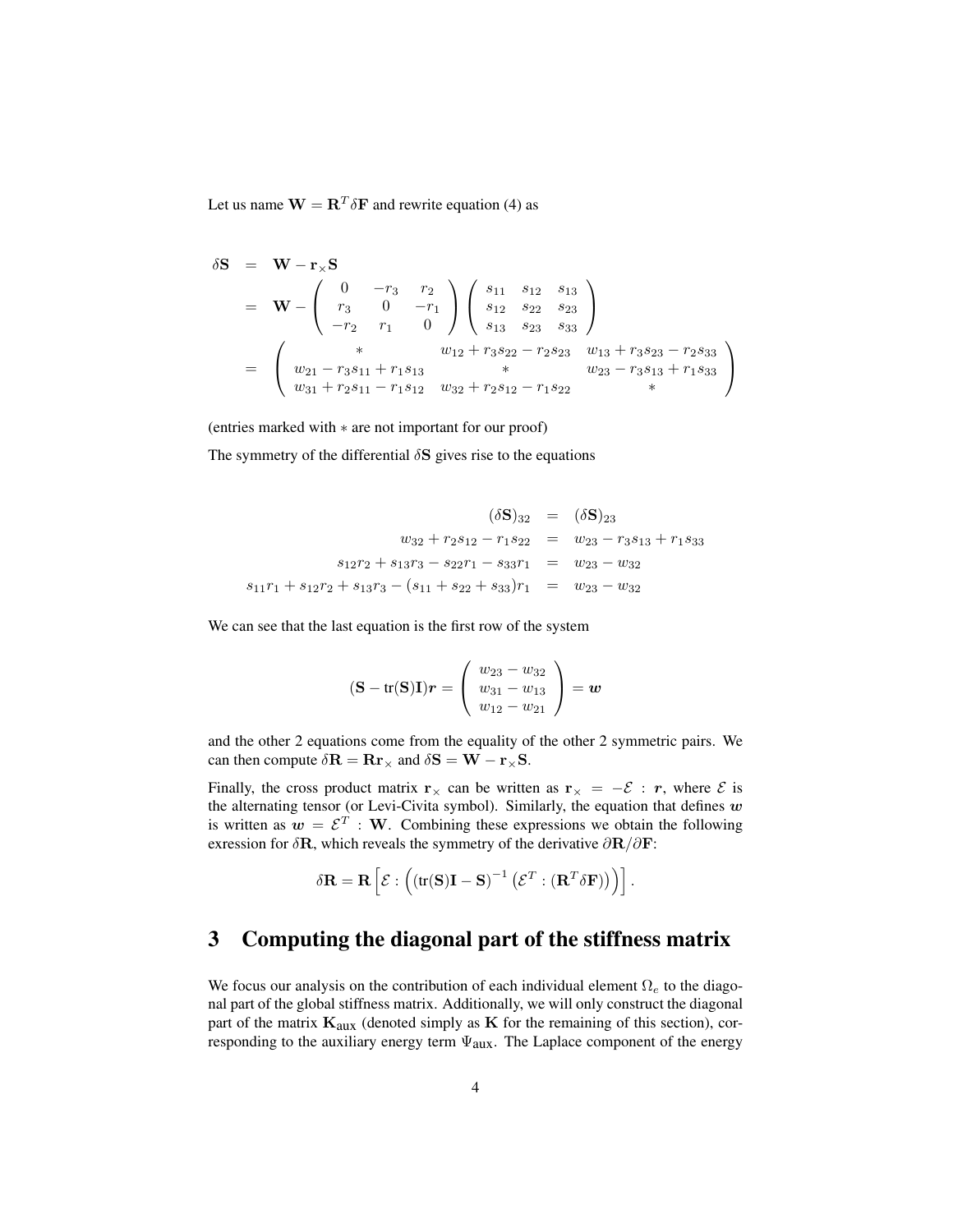yields a constant stiffness matrix for all elements, which can be added to  $K_{aux}$  in the end of this process.

We shall focus on computing the diagonal entry of the elemental stiffness matrix, corresponding to the j-th component of the *i*-th element vertex (see figure 1). Let  $\delta x$  be the 24-dimensional vector containing the stacked nodal displacements for each node in  $\Omega_e$ . Additionally, set  $\delta x_p^{(q)} = \delta_{ip}\delta_{jq}$ , that is we set a unit entry to the element corresponding to  $x_i^{(j)}$  and zero everywhere else. The vector  $\delta x$  thus constructed can be used to probe the diagonal entry corresponding to the degree of freedom in question as:

$$
d = \delta \boldsymbol{x}^T \mathbf{K} \delta \boldsymbol{x} = - \delta \boldsymbol{x}^T \delta \boldsymbol{f}
$$

where  $\delta f$  is the force differential incurred by the constructed displacement. Additionally, if  $\delta$ P is the stress differential corresponding to this particular displacement  $\delta x$ , section 5 of the paper establishes that

$$
-\delta \boldsymbol{x}^T \delta \boldsymbol{f} = V_e(\delta \mathbf{F} : \mathcal{T} : \delta \mathbf{F}).
$$

where  $T = \partial P / \partial F$ . We will leverage this expression, in order to compute the diagonal element. For simplicity we will not concern ourselves with the global scalefactor  $V_e$ , which can simply be applied to the entire constructed system, and will compute the diagonal entry using

$$
d = \delta \mathbf{F} : \mathcal{T} : \delta \mathbf{F} = \delta \mathbf{P} : \delta \mathbf{F} = (\mathbf{R}^T \delta \mathbf{P}) : (\mathbf{R}^T \delta \mathbf{F}) = \delta \hat{\mathbf{P}} : \delta \hat{\mathbf{F}} =
$$

$$
= \delta \hat{\mathbf{P}}_{sym} : \delta \hat{\mathbf{F}}_{sym} + \delta \hat{\mathbf{P}}_{skew} : \delta \hat{\mathbf{F}}_{skew}
$$

where the last equation is due to the decoupled action of the tensor defined as  $\hat{T}$  in section 5, across the symmetric and skew symmetric subspaces.

Since  $\delta x_p^{(q)} = \delta_{ip}\delta_{jq}$ , we have:

$$
\delta F_{qr} = \sum_p G_{rp} \delta x_p^{(q)} = \sum_p G_{rp} \delta_{ip} \delta_{jq} = G_{ri} \delta_{jq}
$$

Thus

$$
[\delta \hat{\mathbf{F}}]_{pr} = [\mathbf{R}^T \delta \mathbf{F}]_{pr} = \sum_{q} R_{qp} \delta F_{qr} = \sum_{q} R_{qp} G_{ri} \delta_{jq} = R_{jp} G_{ri}.
$$

This implies that  $\delta \hat{\mathbf{F}} = r\boldsymbol{g}^T$ , where  $r^T$  is the j-th row of **R**, and  $\boldsymbol{g}$  (which is a constant) is the  $i$ -th row of  $G$ .

Finally we observe that

$$
\mathcal{E}^T : \delta \hat{\mathbf{F}}_{\text{skew}} = \mathcal{E}^T : \delta \hat{\mathbf{F}} = \mathcal{E}^T : (\bm{r}\bm{g}^T) = (\mathcal{E} : \bm{g})\bm{r}
$$